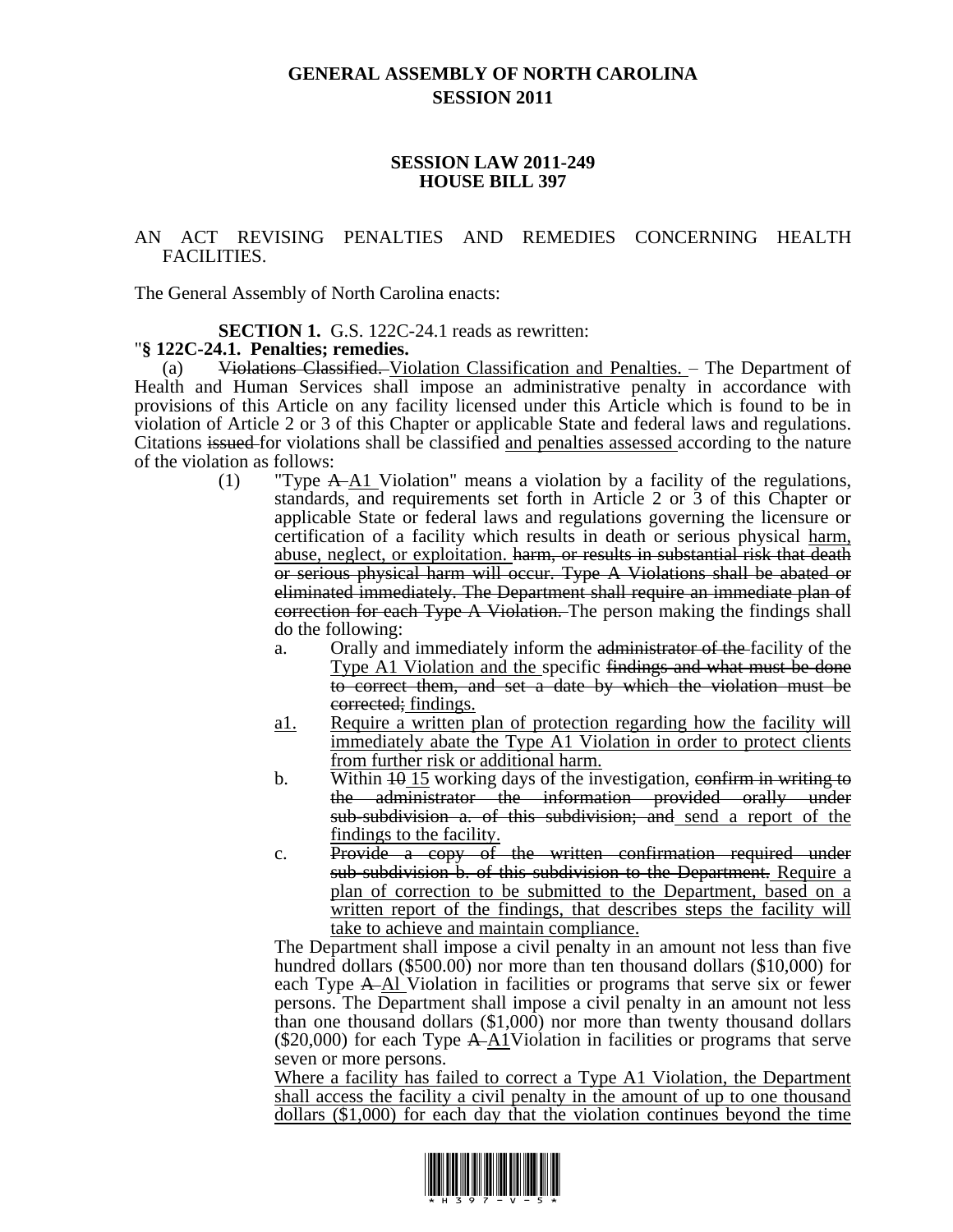specified for correction. The Department or its authorized representative shall determine whether the violation has been corrected.

- (1a) "Type A2 Violation" means a violation by a facility of the regulations, standards, and requirements set forth in Article 2 or 3 of this Chapter or applicable State or federal laws and regulations governing the licensure or certification of a facility which results in substantial risk that death or serious physical harm, abuse, neglect, or exploitation will occur. The person making the findings shall do the following:
	- a. Orally and immediately inform the facility of the Type A2 Violation and the specific findings.
	- b. Require a written plan of protection regarding how the facility will immediately abate the Type A2 Violation in order to protect clients or residents from further risk or additional harm.
	- c. Within 15 working days of the investigation, send a report of the findings to the facility.
	- d. Require a plan of correction to be submitted to the Department, based on the written report of the findings, that describes steps the facility will take to achieve and maintain compliance.

The violation or violations shall be corrected within the time specified for correction by the Department or its authorized representative. The Department may or may not assess a penalty taking into consideration the compliance history, preventative measures, and response to previous violations by the facility. Where a facility has failed to correct a Type  $A2$ Violation, the Department shall assess the facility a civil penalty in the amount of up to one thousand dollars (\$1,000) for each day that the deficiency continues beyond the time specified for correction by the Department or its authorized representative. The Department or its authorized representative shall determine whether the violation has been corrected.

- (1b) "Past Corrected Type A1 or Type A2 Violation" means either (i) the violation was not previously identified by the Department or its authorized representative or (ii) the violation was discovered by the facility and was self-reported, but in either case the violation has been corrected. In determining whether a penalty should be assessed under this section, the Department shall consider the following factors:
	- a. Preventative measures in place prior to the violation.
	- b. Whether the violation or violations were abated immediately.
	- c. Whether the facility implemented corrective measures to achieve and maintain compliance.
	- d. Whether the facility's system to ensure compliance is maintained and continues to be implemented.
		- Whether the regulatory area remains in compliance.
- (2) "Type B Violation" means a violation by a facility of the regulations, standards, and requirements set forth in Article 2 or 3 of this Chapter or applicable State or federal laws and regulations governing the licensure or certification of a facility which present a direct relationship is detrimental to the health, safety, or welfare of any client or patient, but which does not result in substantial risk that death or serious physical harm-harm, abuse, neglect, or exploitation will occur. The Department shall require a plan of correction for each Type B Violation and may require the facility to establish a specific plan of correction within a specific time period to address the violation.The person making the findings shall do the following:
	- a. Orally and immediately inform the facility of the Type B Violation and the specific findings.
	- b. Require a written plan of protection regarding how the facility will immediately abate the Type B Violation in order to protect clients or residents from further risk or additional harm.
	- c. Within 15 working days of the investigation, send a report of the findings to the facility.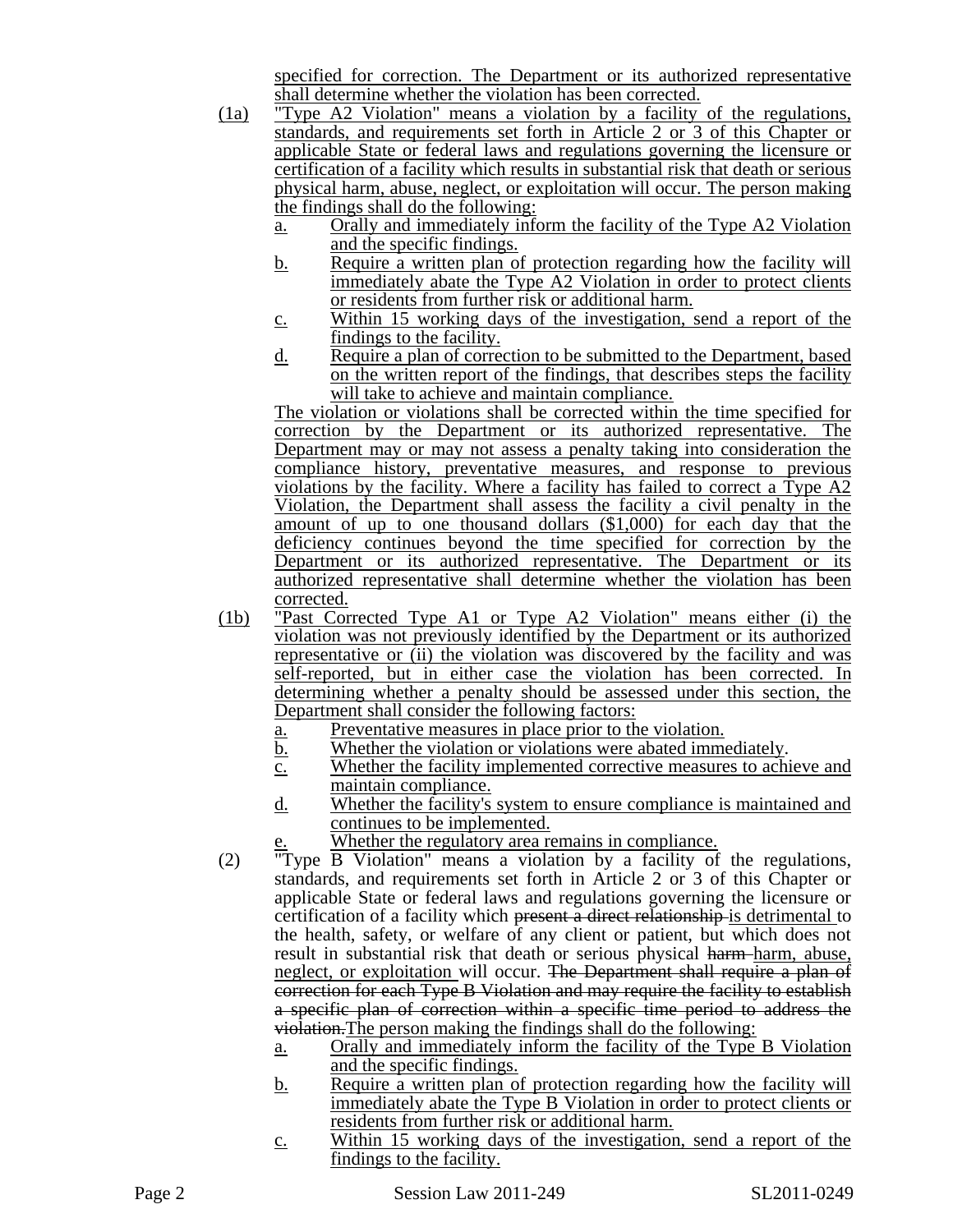- d. Require a plan of correction to be submitted to the Department, based on the written report of the findings, that describes steps the facility will take to achieve and maintain compliance.
- (b) Penalties for Failure to Correct Violations Within Time Specified.
	- (1) Where a facility has failed to correct a Type A Violation, the Department shall assess the facility a civil penalty in the amount of up to one thousand dollars (\$1,000) for each day that the deficiency continues beyond the time specified in the plan of correction approved by the Department or its authorized representative. The Department or its authorized representative shall ensure that the violation has been corrected.
	- $\left(2\right)$  Where a facility has failed to correct a Type B Violation within the time specified for correction by the Department or its authorized representative, the Department shall assess the facility a civil penalty in the amount of up to four hundred dollars  $(\$400.00)$  for each day that the deficiency-violation continues beyond the date specified for correction without just reason for the failure. The Department or its authorized representative shall ensure that the violation has been corrected.
	- (3) Repeat Violations. The Department shall impose a civil penalty which is treble the amount assessed under subdivision  $(1)$  of this subsection  $(a)$  of this section when a facility under the same management, ownership, or control management or ownership has received a citation during the previous 12 months for which the appeal rights are exhausted and penalty payment is expected or has occurred, and has received a citation and paid a penalty for the current violation is for violating the same specific provision of a statute or regulation for which it received a eitation-violation during the previous 12 months.

(c) Factors to Be Considered in Determining Amount of Initial Penalty. – In determining the amount of the initial penalty to be imposed under this section, the Department shall consider the following factors:

- (1) There is substantial risk that serious physical harm, abuse, neglect, or exploitation will occur, and this has not been corrected within the time specified by the Department or its authorized representative; The gravity of the violation, including the fact that death or serious physical harm to a client or patient has resulted; the severity of the actual or potential harm, and the extent to which the provisions of the applicable statutes or regulations were violated;
- (2) Serious physical harm, abuse, neglect, or exploitation, without substantial risk for client death, did occur; The gravity of the violation, including the probability that death or serious physical harm to a client or patient will result; the severity of the potential harm, and the extent to which the provisions of the applicable statutes or regulations were violated;
- (3) Serious physical harm, abuse, neglect, or exploitation, with substantial risk for client death, did occur; The gravity of the violation, including the probability that death or serious physical harm to a client or patient may result; the severity of the potential harm, and the extent to which the provisions of the applicable statutes or regulations were violated;
- (3a) A client died;
- (3b) A client died and there is substantial risk to others for serious physical harm, abuse, neglect, or exploitation;
- $\frac{3c}{4}$  A client died and there is substantial risk for further client death;<br>(4) The reasonable diligence exercised by the licensee to co
- The reasonable diligence exercised by the licensee to comply with G.S. 131E-256 and other applicable State and federal laws and regulations;
- (5) Efforts by the licensee to correct violations;
- (6) The number and type of previous violations committed by the licensee within the past 36 months; and
- (7) The amount of assessment necessary to ensure immediate and continued compliance; and
- (8) The number of clients or patients put at risk by the violation.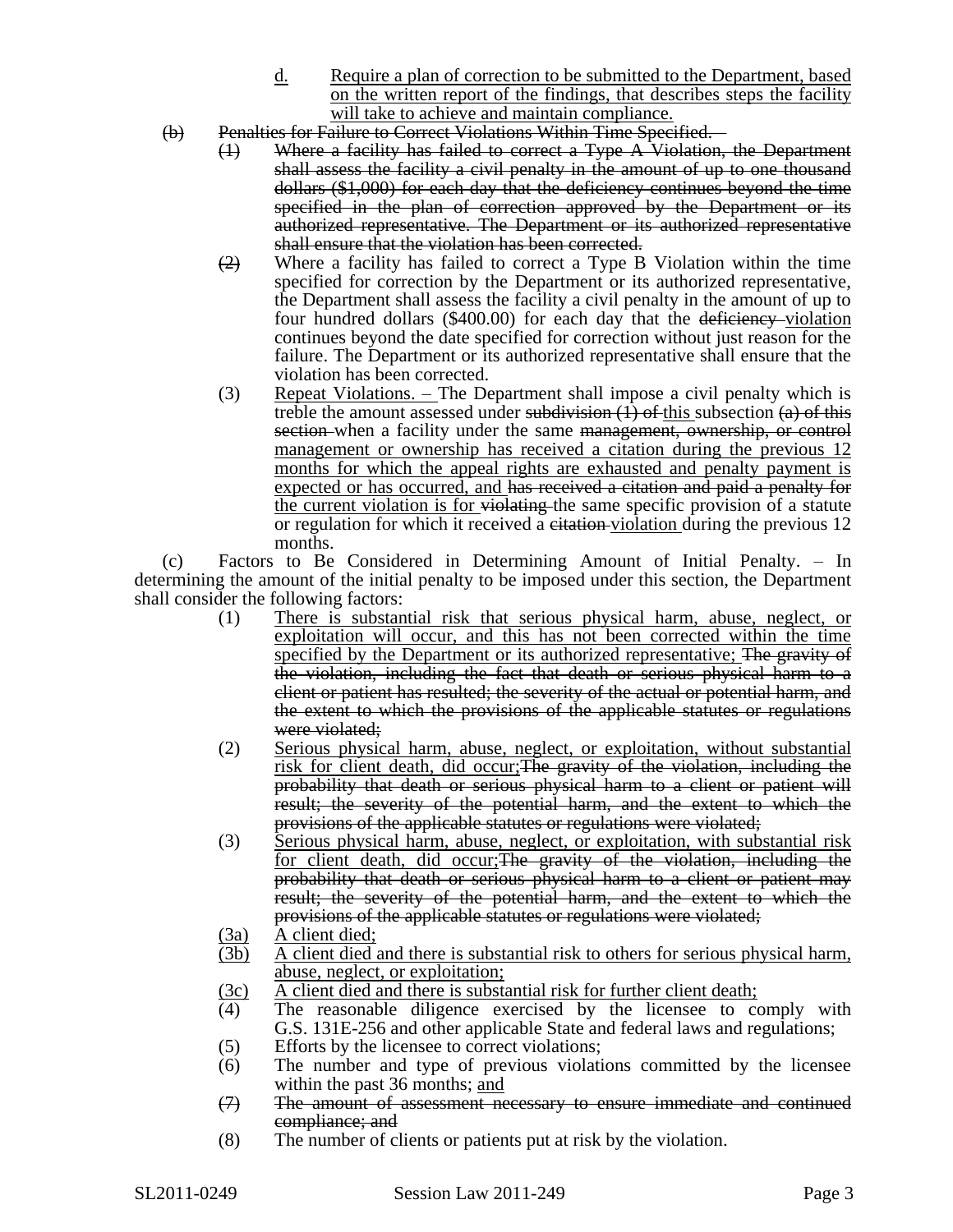(d) The facts found to support the factors in subsection (c) of this section shall be the basis in determining the amount of the penalty. The Department shall document the findings in written record and shall make the written record available to all affected parties including:

- (1) The licensee involved;
- (2) The clients or patients affected; and
- (3) The family members or guardians of the clients or patients affected.

(e) The Department shall impose a civil penalty of fifty dollars (\$50.00) per day on any facility which refuses to allow an authorized representative of the Department to inspect the premises and records of the facility.

(f) Any facility wishing to contest a penalty shall be entitled to an administrative hearing as provided in Chapter 150B of the General Statutes. A petition for a contested case shall be filed within 30 days after the Department mails a notice of penalty to a licensee. At least the following specific issues shall be addressed at the administrative hearing:

- (1) The reasonableness of the amount of any civil penalty assessed, and
- (2) The degree to which each factor has been evaluated pursuant to subsection (c) of this section to be considered in determining the amount of an initial penalty.

If a civil penalty is found to be unreasonable or if the evaluation of each factor is found to be incomplete, the hearing officer may recommend that the penalty be adjusted accordingly.

(g) Any penalty imposed by the Department of Health and Human Services under this section shall commence on the day the violation began. date of the letter of notification of the penalty amount.

(h) The Secretary may bring a civil action in the superior court of the county wherein the violation occurred to recover the amount of the administrative penalty whenever a facility:

- (1) Which has not requested an administrative hearing fails to pay the penalty within 60 days after being notified of the penalty, or
- (2) Which has requested an administrative hearing fails to pay the penalty within 60 days after receipt of a written copy of the decision as provided in G.S. 150B-36.

 $(i)$  In lieu of assessing  $an$ -all or some of the administrative penalty, the Secretary may order a facility to provide staff training  $\frac{d}{dx}$  if the training is:

- 
- (1) Specific to the violation;<br>(2) Approved by the Depart (2) Approved by the Department of Health and Human Services; and Taught by someone approved by the Department.
- $\frac{1}{(1)}$  Taught by someone approved by the Department.<br>
The penalty would be for the facility's only vi
- The penalty would be for the facility's only violation within a 12-month period preceding the current violation and while the facility is under the same management; and
- $(2)$  The training is:
	- a. Specific to the violation;
	- b. Approved by the Department of Health and Human Services; and
	- c. Taught by someone approved by the Department and other than the provider.

(j) The clear proceeds of civil penalties provided for in this section shall be remitted to the State Treasurer for deposit in accordance with State law.

(k) In considering renewal of a license, the Department shall not renew a license if outstanding fines and penalties imposed by the Department against the facility or program have not been paid. Fines and penalties for which an appeal is pending are exempt from consideration for nonrenewal under this subsection."

**SECTION 2.** G.S. 131D-34 reads as rewritten:

## "**§ 131D-34. Penalties; remedies.**

(a) Violations Classified. Violation Classification and Penalties. – The Department of Health and Human Services shall impose an administrative penalty in accordance with provisions of this Article on any facility which is found to be in violation of requirements of G.S. 131D-21 or applicable State and federal laws and regulations. Citations issued for violations shall be classified and penalties assessed according to the nature of the violation as follows:

> (1) "Type A Al Violation" means a violation by a facility of the regulations, standards, and requirements set forth in G.S. 131D-21 or applicable State or federal laws and regulations governing the licensure or certification of a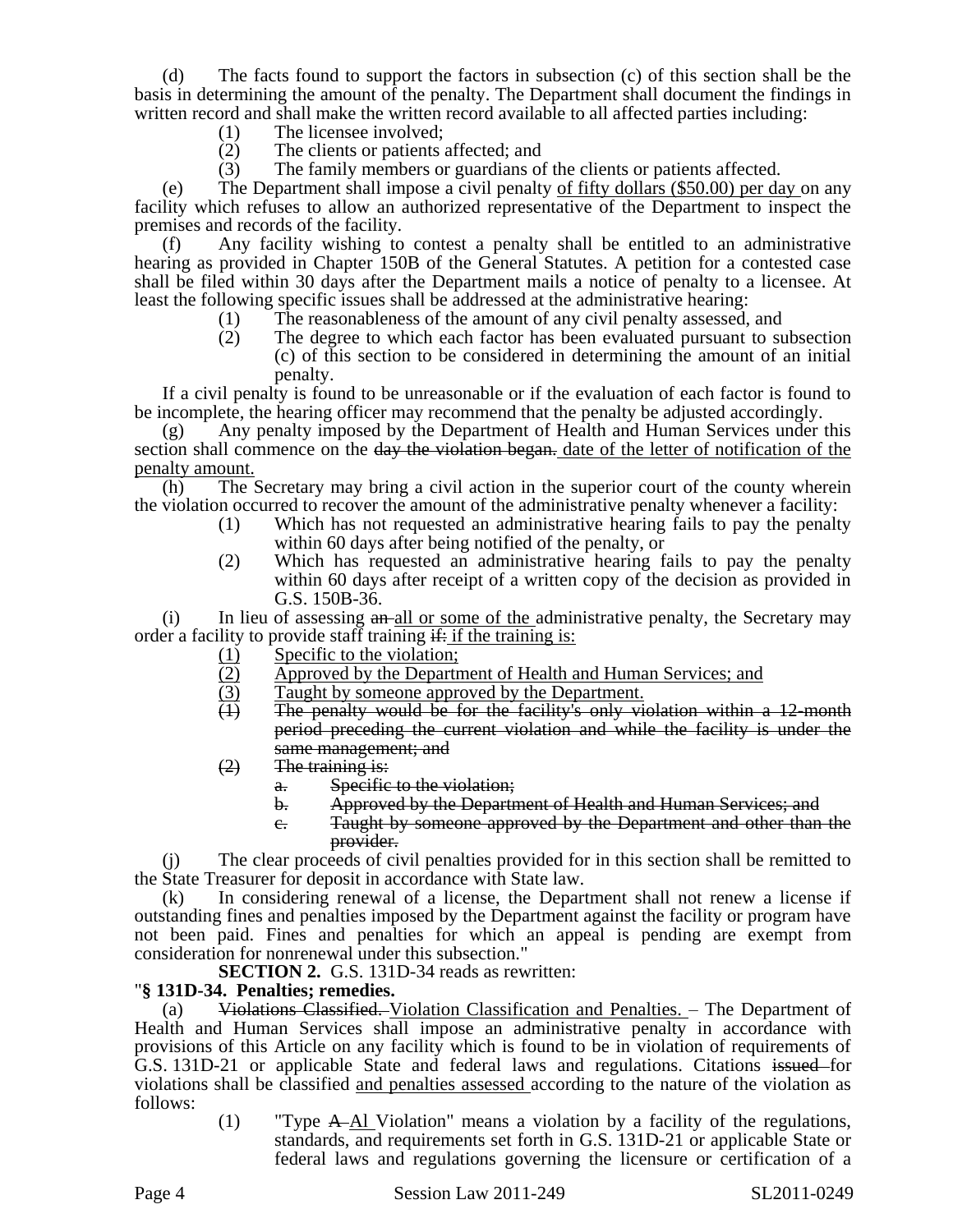facility which results in death or serious physical harm, abuse, neglect, or exploitation. or results in substantial risk that death or serious physical harm will occur. Type A Violations shall be abated or eliminated immediately. The Department shall require an immediate plan of correction for each Type A Violation. The person making the findings shall do the following:

- a. Orally and immediately inform the administrator of the facility of the Type A1 Violation and the specific findings findings and what must be done to correct them, and set a date by which the violation must be corrected;
- a1. Require a written plan of protection regarding how the facility will immediately abate the Type A1 Violation in order to protect residents from further risk or additional harm.
- b. Within  $10-15$  working days of the investigation, confirm in writing to the administrator the information provided orally under sub-subdivision a. of this subdivision; andsend a report of the findings to the facility.
- c. Provide a copy of the written confirmation required under sub-subdivision b. of this subdivision to the Department. Require a plan of correction to be submitted to the Department, based on the written report of the findings, that describes steps the facility will take to achieve and maintain compliance.

The Department shall impose a civil penalty in an amount not less than five hundred dollars (\$500.00) nor more than ten thousand dollars (\$10,000) for each Type A-Al Violation in homes-facilities licensed for six or fewer beds. The Department shall impose a civil penalty in an amount not less than one thousand dollars (\$1,000) nor more than twenty thousand dollars (\$20,000) for each Type A Al Violation in facilities licensed for seven or more beds. Where a facility has failed to correct a Type A1 Violation, the Department shall assess the facility a civil penalty in the amount of up to one thousand dollars (\$1,000) for each day that the violation continues beyond the time specified for correction by the Department or its authorized representative. The Department or its authorized representative shall determine whether the violation has been corrected.

- (1a) "Type A2 Violation" means a violation by a facility of the regulations, standards, and requirements set forth in G.S. 131D-21 or applicable State or federal laws and regulations governing the licensure or certification of a facility which results in substantial risk that death or serious physical harm, abuse, neglect, or exploitation will occur. The person making the findings shall do the following:
	- a. Orally and immediately inform the facility of the Type A2 Violation and the specific findings.
	- b. Require a written plan of protection regarding how the facility will immediately abate the Type A2 Violation in order to protect clients or residents from further risk or additional harm.
	- c. Within 15 working days of the investigation, send a report of the findings to the facility.
	- d. Require a plan of correction to be submitted to the Department, based on the written report of the findings, that describes steps the facility will take to achieve and maintain compliance.

The violation or violations shall be corrected within the time specified for correction by the Department or its authorized representative. The Department may or may not assess a penalty taking into consideration the compliance history, preventative measures, and response to previous violations by the facility. Where a facility has failed to correct a Type A2 Violation, the Department shall assess the facility a civil penalty in the amount of up to one thousand dollars (\$1,000) for each day that the deficiency continues beyond the time specified for correction by the Department or its authorized representative. The Department or its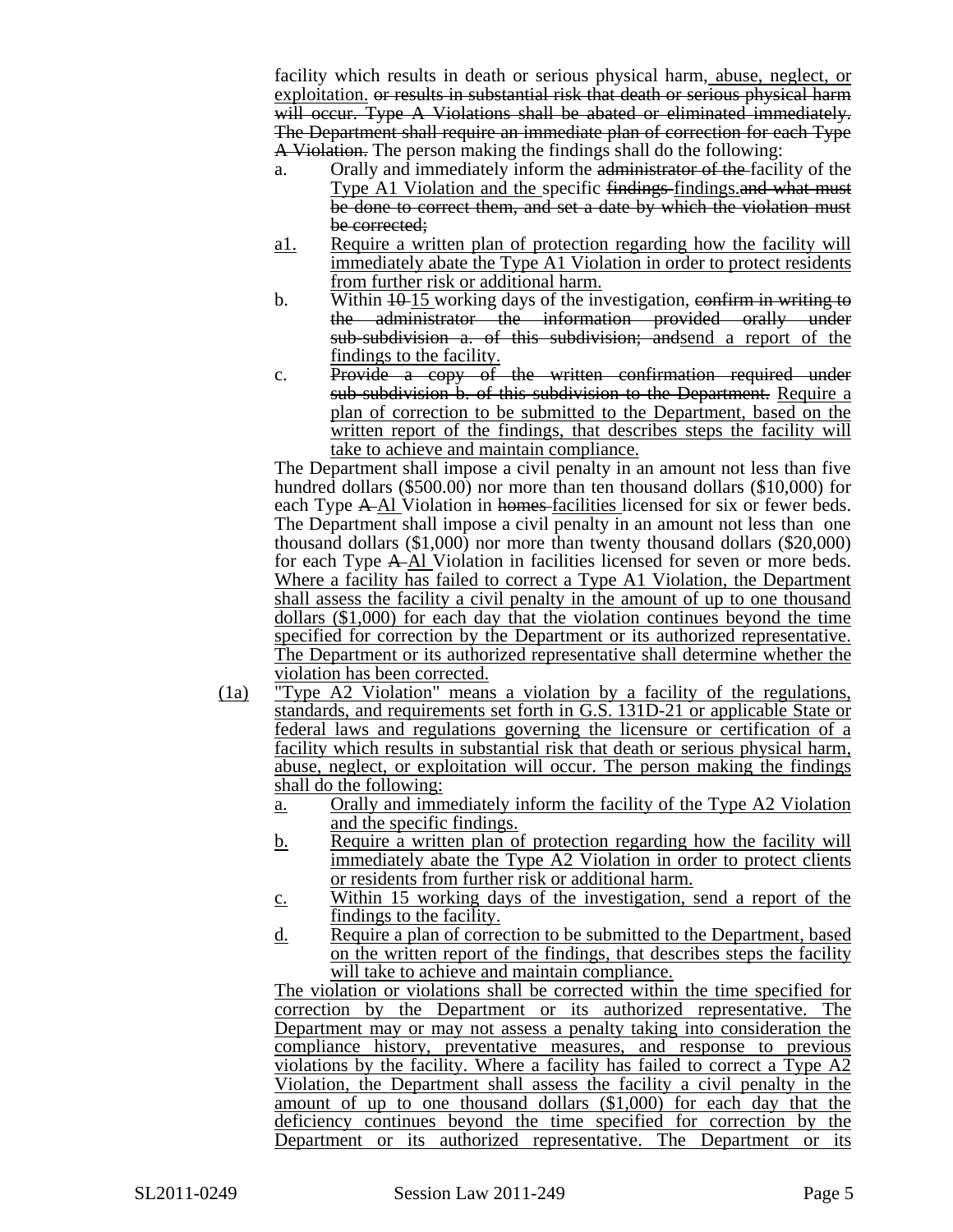authorized representative shall determine whether the violation has been corrected.

(1b) "Past Corrected Type A1 or Type A2 Violation" means either (i) the violation was not previously identified by the Department or its authorized representative or (ii) the violation was discovered by the facility and was self-reported, but in either case the violation has been corrected. In determining whether a penalty should be assessed under this section, the Department shall consider the following factors:

- a. Preventive systems in place prior to the violation.
- b. Whether the violation or violations were abated immediately.
- c. Whether the facility implemented corrective measures to achieve maintain compliance.
- d. Whether the facility's system to ensure compliance is maintained and continues to be implemented.
	- Whether the regulatory area remains in compliance.
- (2) "Type B Violation" means a violation by a facility of the regulations, standards and requirements set forth in G.S. 131D-21 or applicable State or federal laws and regulations governing the licensure or certification of a facility which is detrimental present a direct relationship to the health, safety, or welfare of any resident, but which does not result in substantial risk that death or serious physical harm-harm, abuse, neglect, or exploitation will occur. The Department shall require a plan of correction for each Type B Violation and may require the facility to establish a specific plan of correction within a reasonable time period to address the violation. The required plan cannot exceed requirements imposed by existing rule or law.The person making the findings shall do the following:
	- a. Orally and immediately inform the facility of the Type B Violation and the specific findings.
	- b. Require a written plan of protection regarding how the facility will immediately abate the Type B Violation in order to protect residents from further risk or additional harm.
	- c. Within 15 working days of the investigation, send a report of the findings to the facility.
	- d. Require a plan of correction to be submitted to the Department, based on the written report of the findings, that describes steps the facility will take to achieve and maintain compliance.
- (b) Penalties for failure to correct violations within time specified.
	- (1) Where a facility has failed to correct a Type A Violation, the Department shall assess the facility a civil penalty in the amount of up to one thousand dollars (\$1,000) for each day that the deficiency continues beyond the time specified in the plan of correction approved by the Department or its authorized representative. The Department or its authorized representative shall ensure that the violation has been corrected.
	- $\overline{(2)}$  Where a facility has failed to correct a Type B Violation within the time specified for correction by the Department or its authorized representative, the Department shall assess the facility a civil penalty in the amount of up to four hundred dollars (\$400.00) for each day that the deficiency violation continues beyond the date specified for correction without just reason for such failure. The Department or its authorized representative shall ensure that the violation has been corrected.
	- (3) Repeat Violations. The Department shall impose a civil penalty which is treble the amount assessed under subdivision  $(1)$  of subsection (a) of this section when a facility under the same management, ownership, or control has received a citation management or ownership has received a citation during the previous 12 months for which the appeal rights are exhausted and penalty payment is expected or has occurred, and the current violation is and paid a penalty for violating the same specific provision of a statute or regulation for which it received a citation-violation during the previous 12 months. The counting of the 12-month period shall be tolled during any time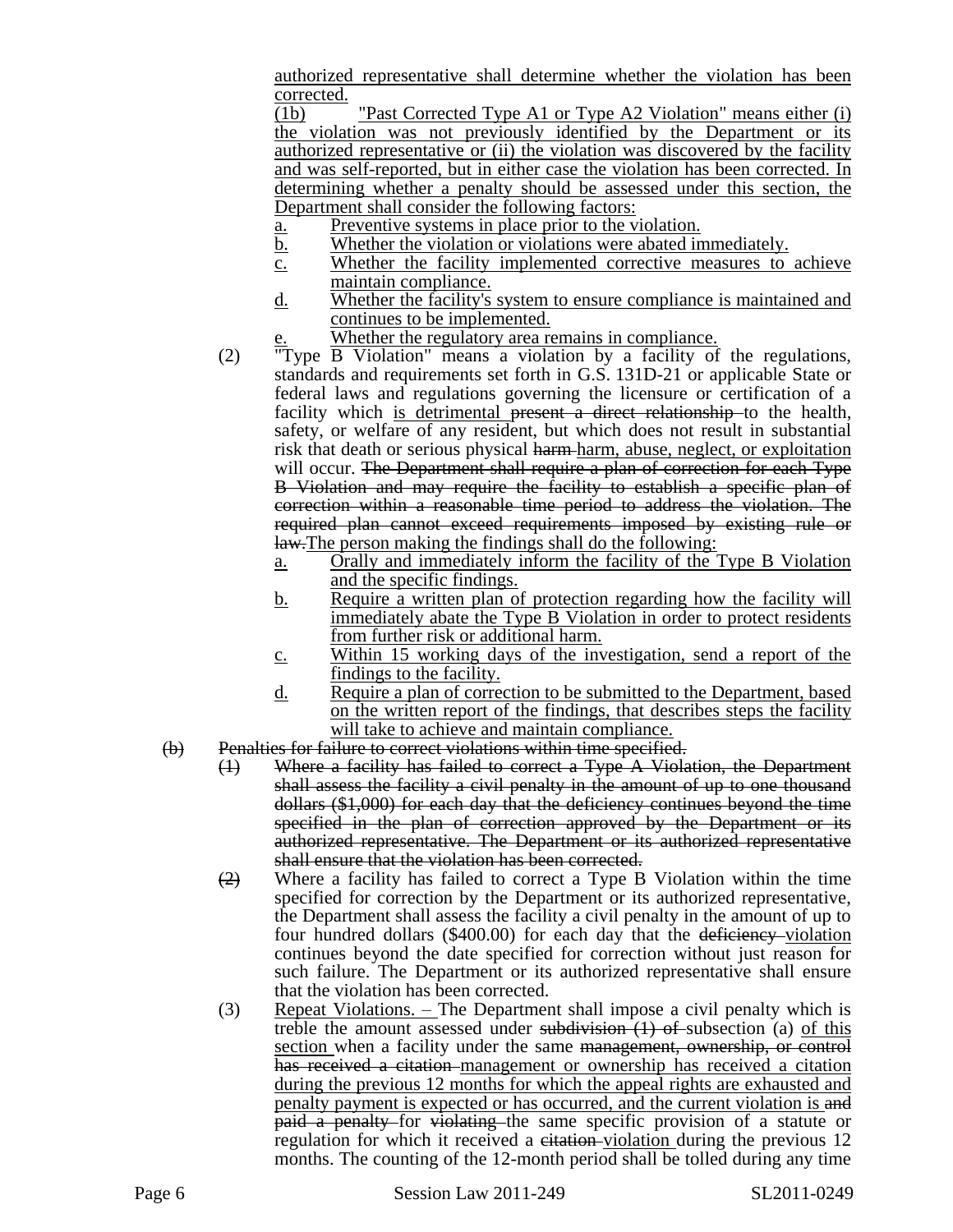when the facility is being operated by a court-appointed temporary manager pursuant to Article 4 of this Chapter.

(c) Factors to be considered in determining amount of initial penalty. Factors to Be Considered in Determining Amount of Initial Penalty. – In determining the amount of the initial penalty to be imposed under this section, the Department shall consider the following factors:

- (1) The gravity of the violation, including the fact that death or serious physical harm to a resident has resulted; the severity of the actual or potential harm, and the extent to which the provisions of the applicable statutes or regulations were violated;There is substantial risk that serious physical harm, abuse, neglect, or exploitation will occur;
- (1a) The gravity of the violation, including the probability that death or serious physical harm to a resident will result; the severity of the potential harm, and the extent to which the provisions of the applicable statutes or regulations were violated; Serious physical harm, abuse, neglect, or exploitation, without substantial risk for resident death, did occur;
- (1b) The gravity of the violation, including the probability that death or serious physical harm to a resident may result; the severity of the potential harm, and the extent to which the provisions of the applicable statutes or regulations were violated; Serious physical harm, abuse, neglect, or exploitation, with substantial risk for resident death, did occur;
- 
- $\frac{(1c)}{(1d)}$  A resident died; A resident died and there is substantial risk to others for serious physical harm, abuse, neglect, or exploitation;
- (1e) A resident died and there is substantial risk for further resident death;
- (2) The reasonable diligence exercised by the licensee to comply with G.S. 131E-256 and G.S. 131E-265 G.S. 131D-40 and other applicable State and federal laws and regulations;
- (2a) Efforts by the licensee to correct violations;
- (3) The number and type of previous violations committed by the licensee within the past 36 months; and
- (4) The amount of assessment necessary to insure immediate and continued compliance; and
- $(5)$  (4) The number of <del>patients</del> residents put at risk by the violation.

(c1) The facts found to support the factors in subsection (c) of this section shall be the basis in determining the amount of the penalty. The Secretary-Department shall document the findings in written record and shall make the written record available to all affected parties including:

- (1) The penalty review committee;
- (2) The local department of social services who is responsible for oversight of the facility involved;
- 
- (3) The licensee involved;<br>(4) The residents affected; The residents affected; and
- (5) The family members or guardians of the residents affected. The family member who serves as a responsible party or those who have legal authority on behalf of the affected resident.

(c2) Local county departments of social services and Division of Health Service Regulation personnel shall submit proposed penalty recommendations to the Department within 45 days of the citation of a violation.

(d) The Department shall impose a civil penalty of fifty dollars  $(\$50.00)$  per day on any facility which refuses to allow an authorized representative of the Department to inspect the premises and records of the facility.

(d1) The Department shall impose a civil penalty on any applicant for licensure who provides false information or omits information on the portion of the licensure application requesting information on owners, administrators, principals, or affiliates of the facility. The amount of the penalty shall be as is prescribed for a Type A A1 Violation.

(e) Any facility wishing to contest a penalty shall be entitled to an administrative hearing as provided in the Administrative Procedure Act, Chapter 150B of the General Statutes. A petition for a contested case shall be filed within 30 days after the Department mails a notice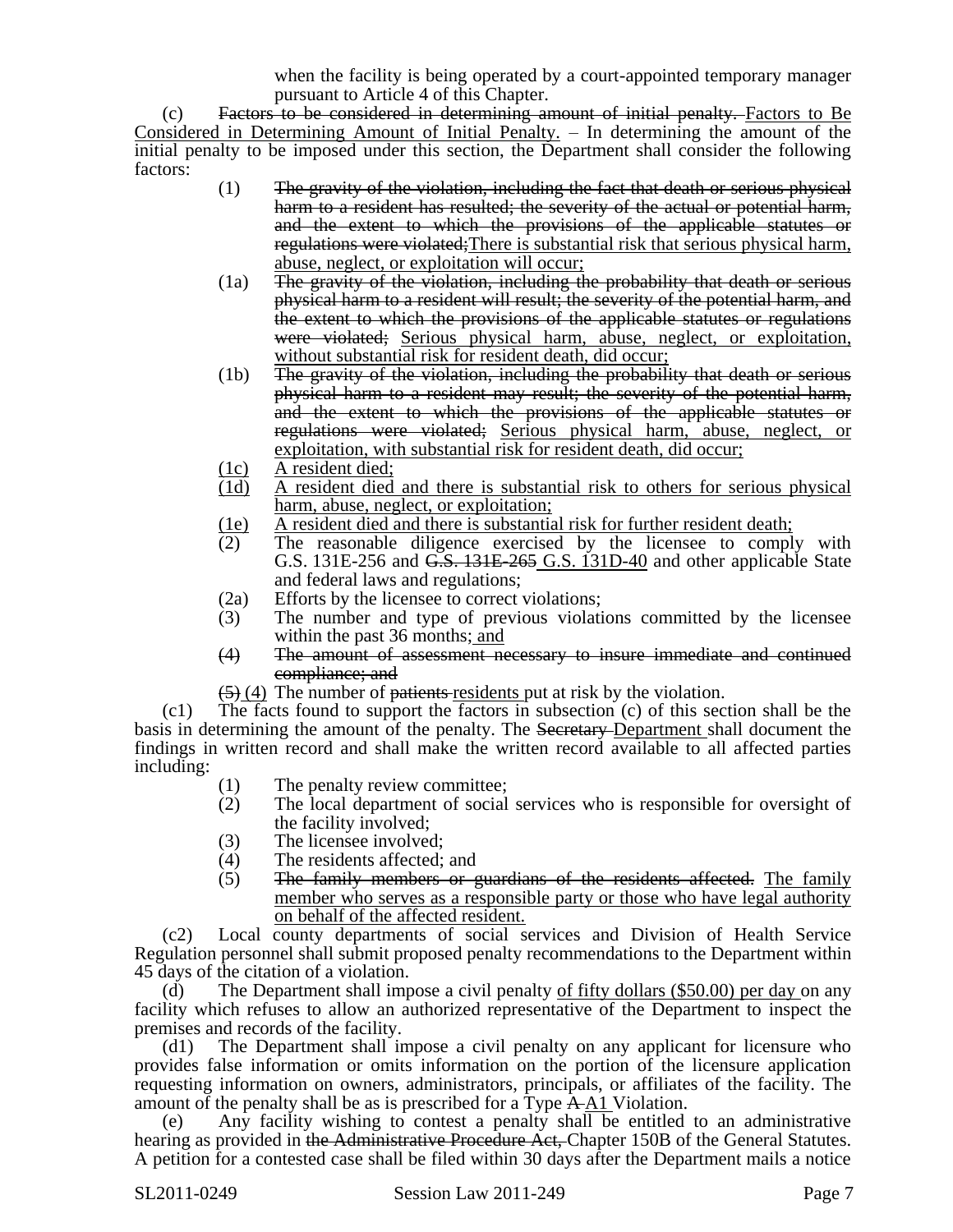of penalty to a licensee. At least the following specific issues shall be addressed at the administrative hearing:

- (1) The reasonableness of the amount of any civil penalty assessed, and
- (2) The degree to which each factor has been evaluated pursuant to subsection (c) of this section to be considered in determining the amount of an initial penalty.

If a civil penalty is found to be unreasonable or if the evaluation of each factor is found to be incomplete, the hearing officer may recommend that the penalty be adjusted accordingly.

(f) Notwithstanding the notice requirements of  $G.S. 131D-26(b)$ , any Any penalty imposed by the Department of Health and Human Services under this section shall commence on the day the violation began, date the violation was identified.

(g) The Secretary may bring a civil action in the superior court of the county wherein the violation occurred to recover the amount of the administrative penalty whenever a facility:

- (1) Which has not requested an administrative hearing fails to pay the penalty within 60 days after being notified of the penalty, or
- (2) Which has requested an administrative hearing fails to pay the penalty within 60 days after receipt of a written copy of the decision as provided in G.S. 150B-36.

 $(g1)$  In lieu of assessing  $a_n$ -all or some of the administrative penalty, the Secretary may order a facility to provide staff training  $\frac{d}{dx}$  if the training is:

- 
- (1) Specific to the violation;<br>(2) Approved by the Depart (2) Approved by the Department of Health and Human Services; and Taught by someone approved by the Department.
- $(3)$  Taught by someone approved by the Department.<br>  $(1)$  The cost of training does not exceed one thousand
- (1) The cost of training does not exceed one thousand dollars  $(\$1,000)$ ;<br>(2) The penalty would be for the facility's only violation within a
- The penalty would be for the facility's only violation within a 12-month period preceding the current violation and while the facility is under the same management; and
- (3) The training is:
	- a. Specific to the violation;
	- b. Approved by the Department of Health and Human Services; and
	- c. Taught by someone approved by the Department and other than the provider.

(h) The Secretary shall establish a penalty review committee within the Department, which shall meet as often as needed, but no less frequently than once each quarter of the year, to review administrative penalties assessed pursuant to this section and pursuant to G.S. 131E-129 as follows:

- (1) The Secretary shall administer the work of the Committee and provide public notice of its meetings via Web site, and provide direct notice to the following parties involved in the penalties the Committee will be reviewing:
	- a. The licensed provider, who upon receipt of the notice, shall post the notice of the scheduled Penalty Review Committee meeting in a conspicuous place available to residents, family members, and the public;
	- b. The local department of social services that is responsible for oversight of the facility involved;
	- c. The residents affected; and
	- d. Those individuals lawfully designated by the affected resident to make health care decisions for the resident.
- (2) The Secretary shall ensure that the Nursing Home/Adult Care Home Penalty Review Committee established by this subsection is comprised of nine members. At least one member shall be appointed from each of the following categories:
	- a. A licensed pharmacist;
	- b. A registered nurse experienced in long term care;
	- c. A representative of a nursing home;
	- d. A representative of an adult care home; and
	- e. Two public members. One shall be a "near" relative of a nursing home patient, chosen from a list prepared by the Office of State Long Term Care Ombudsman, Division of Aging, Department of Health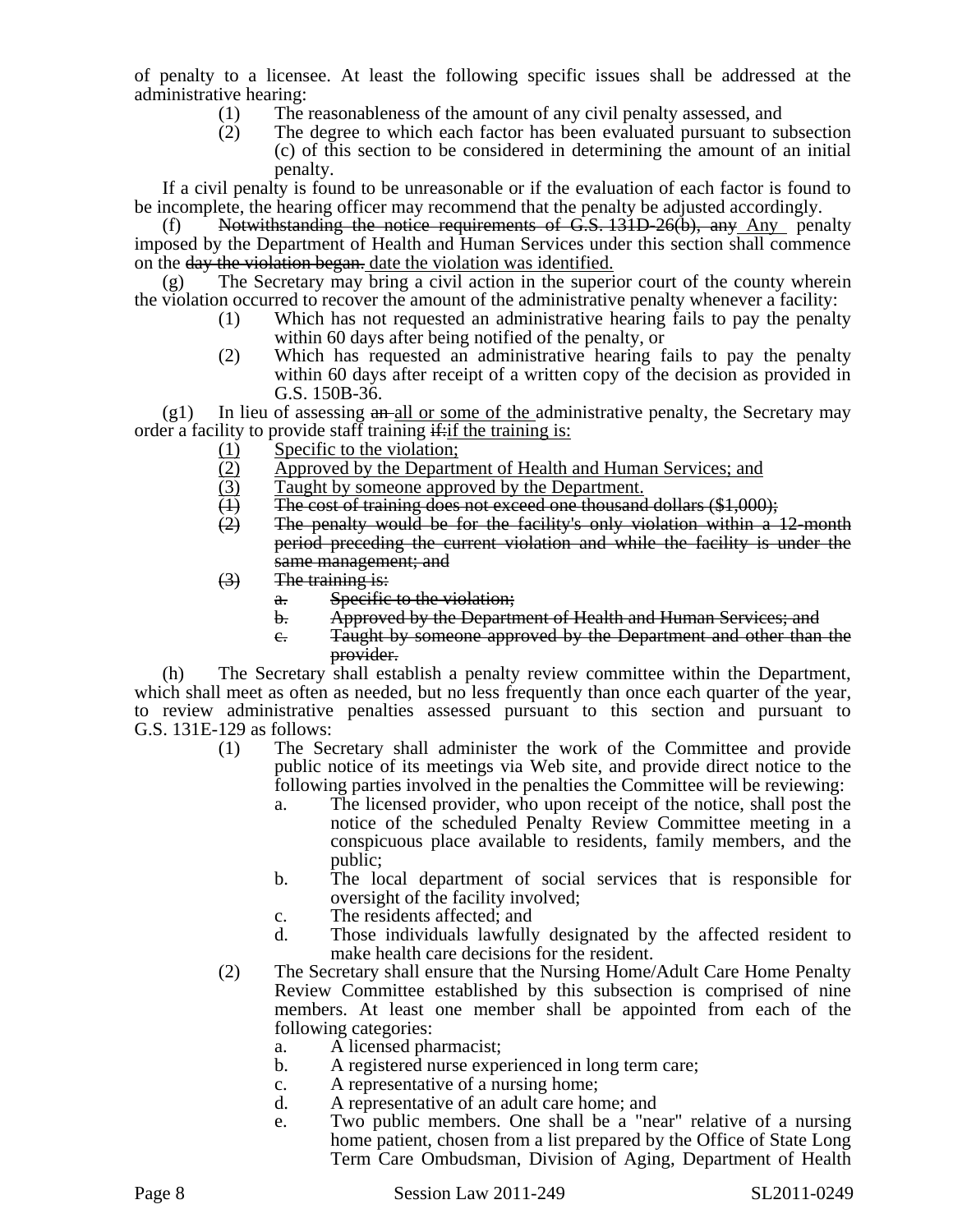and Human Services. One shall be a "near" relative of a rest home patient, chosen from a list prepared by the Office of State Long Term Care Ombudsman, Division of Aging, Department of Health and Human Services. For purposes of this subdivision, a "near" relative is a spouse, sibling, parent, child, grandparent, or grandchild.

- (3) Neither the pharmacist, nurse, nor public members appointed under this subsection nor any member of their immediate families shall be employed by or own any interest in a nursing home or adult care home.
- (4) Repealed by Session Laws 2005-276, s. 10.40A(l), effective July 1, 2005.
- (4a) Repealed by Session Laws 2007-544, s. 1, effective October 1, 2007.
- (4b) Prior to serving on the Committee, each member shall complete a training program provided by the Department of Health and Human Services that covers standards of care and applicable State and federal laws and regulations governing facilities licensed under Chapter 131D and Chapter 131E of the General Statutes.
- (5) Each member of the Committee shall serve a term of two years. The initial terms of the members shall commence on August 3, 1989. The Secretary shall fill all vacancies. Unexcused absences from three consecutive meetings constitute resignation from the Committee.
- (6) The Committee shall be cochaired by:
	- a. One member of the Department outside of the Division of Health Service Regulation; and
	- b. One member who is not affiliated with the Department.

(i) The clear proceeds of civil penalties provided for in this section shall be remitted to the Civil Penalty and Forfeiture Fund State Treasurer for deposit in accordance with G.S. 115C-457.2.State law."

**SECTION 3.** G.S. 131E-129 reads as rewritten:

## "**§ 131E-129. Penalties.Penalties; remedies.**

(a) Violations classified. Violation Classification and Penalties. - The Department of Health and Human Services shall impose an administrative penalty in accordance with provisions of this Part Article on any facility's licensee facility which is found to be in violation of the requirements of G.S. 131E-117 or applicable State and federal laws and regulations. Citations issued for violations shall be classified and penalties assessed according to the nature of the violation as follows:

- (1) "Type  $A$ -Al Violation" means a violation by a facility's licensee-facility of the regulations, standards, regulations and requirements set forth in G.S. 131E-117, or applicable State or federal laws and regulations governing the licensure or certification of a facility which results in death or serious physical harm, or results in substantial risk that death or serious physical harm will occur. Type A Violations shall be abated or eliminated immediately. The Department shall require an immediate plan of correction for each Type A Violation. harm. The person making the findings shall do the following:
	- a. Orally and immediately inform the administrator of the facility of the Type A1 Violation and the specific findings and what must be done to correct them and set a date by which the violation must be corrected; findings.
	- b. Within 10 working days of the investigation, confirm in writing to the administrator the information provided orally under sub-subdivision a. of this subdivision; and
	- c. Provide a copy of the written confirmation required under sub-subdivision b. of this subdivision to the Department.
	- d. Require a written, credible allegation regarding how the facility will immediately remove the Type A1 Violation in order to protect residents from further risk or additional harm.
	- e. Within 15 working days of the investigation, send a report of the findings to the facility.
	- f. Require a plan of correction to be submitted to the Department, based on the written report of the findings, that describes steps the facility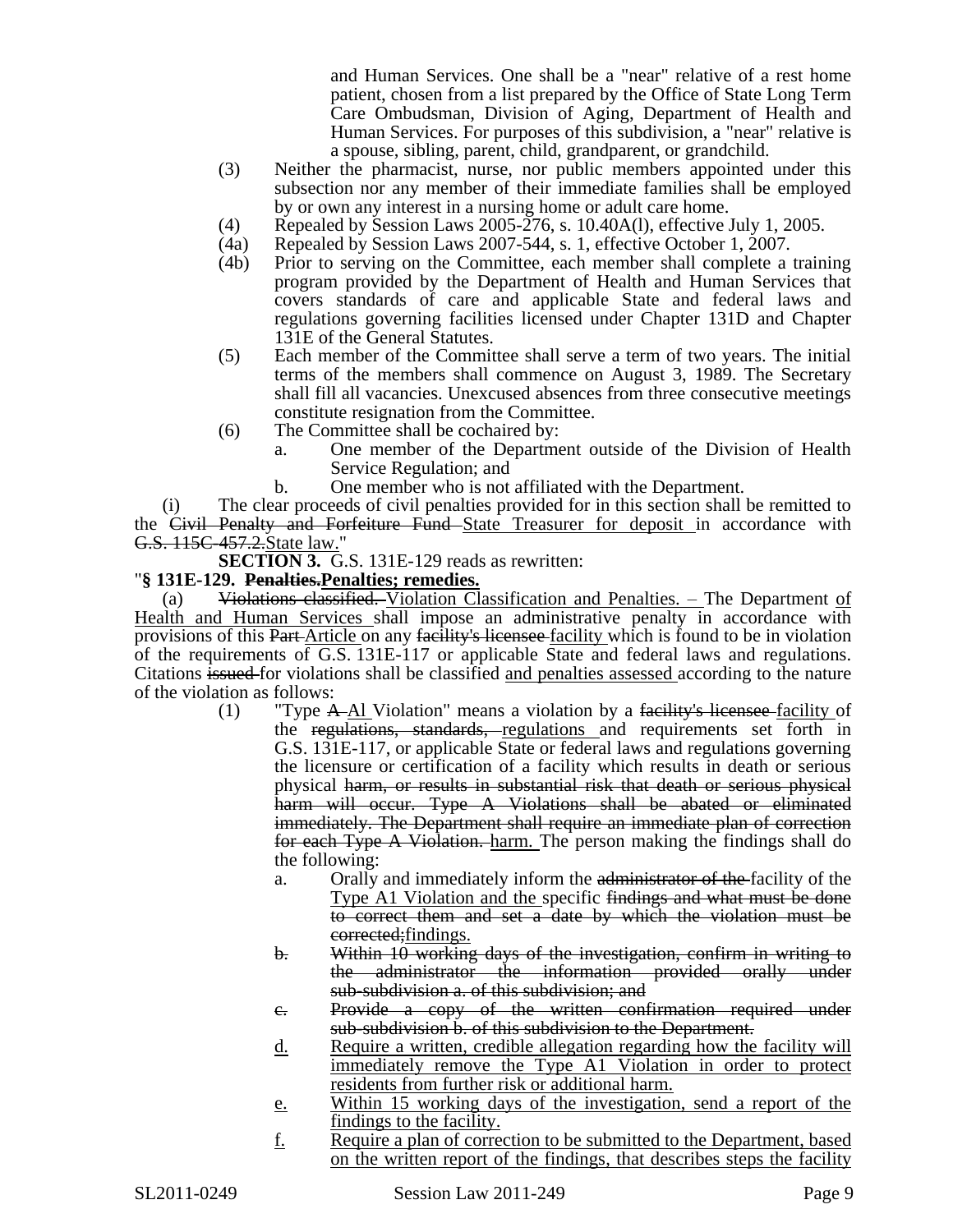will take to achieve and maintain compliance by the date specified by the Department.

The Department shall impose a civil penalty in an amount not less than five hundred dollars (\$500.00) one thousand dollars (\$1,000) nor more than ten thousand dollars (\$10,000) twenty thousand dollars (\$20,000) for each Type A Al Violation. Where a facility has failed to correct a Type A1 Violation, the Department shall assess the facility a civil penalty in the amount of up to one thousand dollars (\$1,000) for each day that the violation continues beyond the date specified for correction by the Department or its authorized representative. The Department or its authorized representative shall determine whether the violation has been corrected.

- (1a) "Type A2 Violation" means a violation by a facility of the regulations, standards, and requirements set forth in G.S. 131E-117 or applicable State or federal laws and regulations governing the licensure or certification of a facility which results in substantial risk that death or serious physical harm will occur. The person making the findings shall do the following:
	- a. Orally and immediately inform the facility of the Type A2 Violation and the specific findings.
	- b. Require a credible allegation regarding how the facility will immediately remove the Type A2 Violation in order to protect residents from further risk or additional harm.
	- c. Within 10 working days of the investigation, send a report of the findings to the facility.
	- d. Require a plan of correction to be submitted to the Department, based on the written report of the findings, that describes steps the facility will take to achieve and maintain compliance by the date specified by the Department.

The violation or violations shall be corrected within the time specified for correction by the Department or its authorized representative. The Department may or may not assess a penalty taking into consideration the compliance history, preventative measures, and response to previous violations by the facility. Where a facility has failed to correct a Type A2 Violation, the Department shall assess the facility a civil penalty in the amount of up to one thousand dollars (\$1,000) for each day that the deficiency continues beyond the time specified for correction by the Department or its authorized representative. The Department or its authorized representative shall determine whether the violation has been corrected.

- (1b) "Past Corrected Type A1 or Type A2 Violation" means either (i) the violation was not previously identified by the Department or its authorized representative or (ii) the violation was discovered by the facility and was self-reported, but in either case the violation has been corrected. In determining whether a penalty should be assessed under this section, the Department shall consider the following factors:
	- a. Preventive systems in place prior to the violation.
	- b. Whether the violation or violations were abated immediately. and
	- c. Whether the facility implemented corrective measures to achieve and maintain compliance.
	- d. Whether the facility's system to ensure compliance is maintained and continues to be implemented.
		- Whether the regulatory area remains in compliance.
- (2) "Type B Violation" means a violation by a facility's licensee of the regulations, standards and requirements set forth in G.S. 131E-117 or applicable State or federal laws and regulations governing the licensure or certification of a facility which presents a direct relationship is detrimental to the health, safety, or welfare of any resident, but which does not result in substantial risk that death or serious physical harm will occur. The Department shall require a plan of correction for each Type B Violation and may require the facility to establish a specific plan of correction within a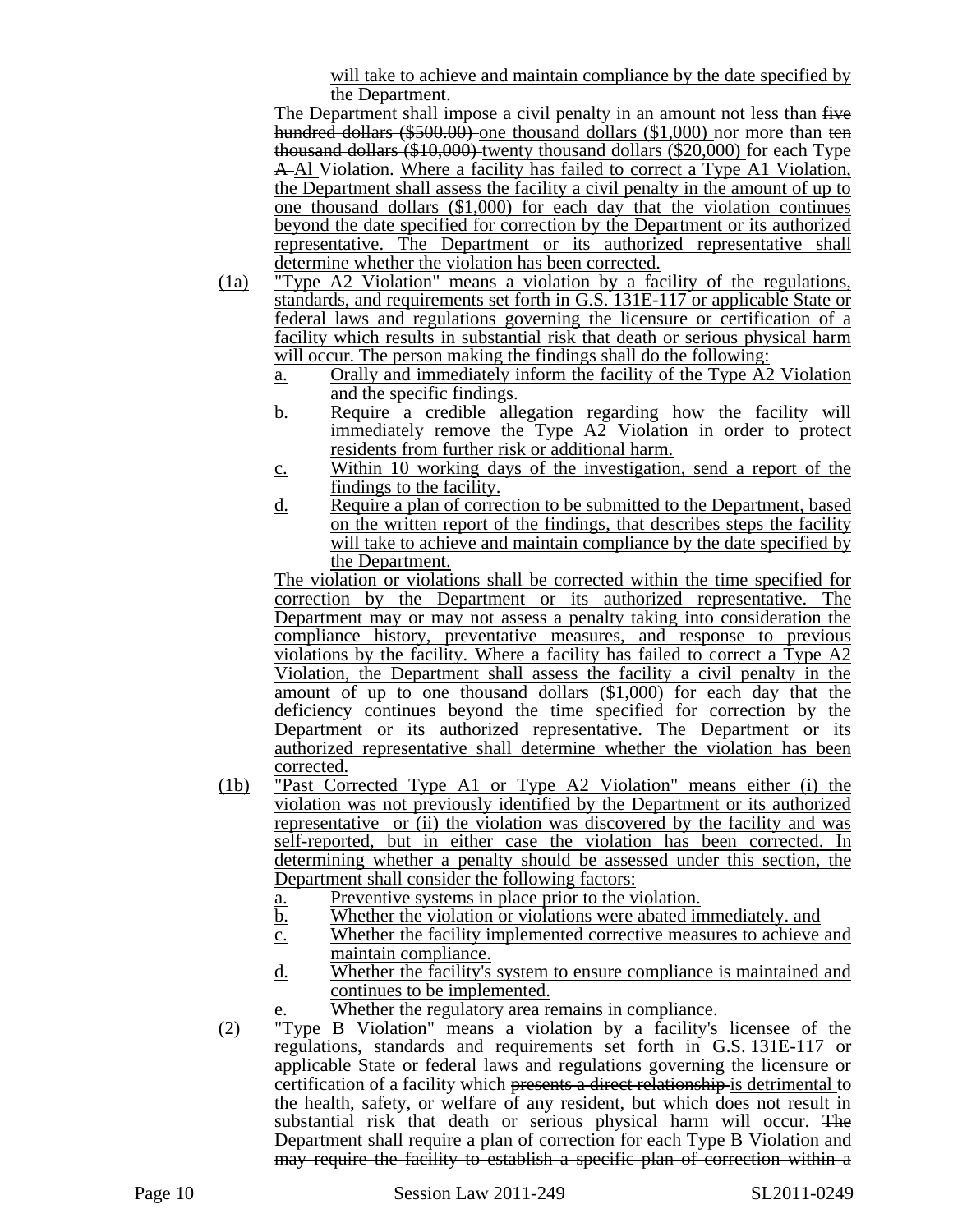specific time period to address the violation. The person making the findings shall do the following:

- a. Orally and immediately inform the facility of the Type B Violation and the specific findings.
- b. Require a written plan regarding how the facility will immediately remove the Type B Violation in order to protect residents from further risk or additional harm.
- c. Within 10 working days of the investigation, send a report of the findings to the facility.
- d. Require a plan of correction to be submitted to the Department, based on the written report of the findings, that describes steps the facility will take to achieve and maintain compliance by the date specified by the Department.

Where a facility has failed to correct a Type B Violation within the time specified for correction by the Department or its authorized representative, the Department shall assess the facility a civil penalty in the amount of up to four hundred dollars (\$400.00) for each day that the violation continues beyond the date specified for correction without just reason for such failure. The Department or its authorized representative shall ensure that the violation has been corrected.

- (3) Repeat Violations. The Department shall impose a civil penalty which is treble the amount assessed under subsection (a) of this section when a facility under the same management or ownership has received a citation during the previous 12 months for which the appeal rights are exhausted and penalty payment is expected or has occurred, and the current violation is for the same specific provision of a statute or regulation for which it received a violation during the previous 12 months. The counting of the 12-month period shall be tolled during any time when the facility is being operated by a court-appointed temporary manager pursuant to law.
- (b) Penalties for failure to correct violations within time specified.
	- (1) Where a facility's licensee has failed to correct a Type A Violation, the Department shall assess the facility's licensee a civil penalty in the amount of up to five hundred dollars (\$500.00) for each day that the deficiency continues beyond the time specified in the plan of correction approved by the Department or its authorized representative. The Department or its authorized representative shall ensure that the violation has been corrected.
	- (2) Where a facility's licensee has failed to correct a Type B Violation within the time specified for correction by the Department or its authorized representative, the Department shall assess the facility's licensee a civil penalty in the amount of up to two hundred dollars (\$200.00) for each day that the deficiency continues beyond the time specified in the plan of correction approved by the Department or its authorized representative without just reason for such failure. The Department or its authorized representative shall ensure that the violation has been corrected.
	- (3) The Department shall impose a civil penalty on a facility's licensee which is treble the amount assessed under subdivision (1) of subsection (a) when a facility under the management, ownership, or control of that same licensee has received a citation and paid a penalty for violating the same specific provision of a statute or regulation for which the facility's licensee has received a citation during the previous 12 months. The counting of the 12-month period shall be tolled during any time when the facility is being operated by a court-appointed temporary manager pursuant to Article 13 of this Chapter.

(c) Factors to be considered in determining amount of initial penalty. In determining the amount of the initial penalty to be imposed under this section, the Department shall consider the following factors:

(1) The gravity of the violation, including the fact that death or serious physical harm to a resident has resulted; the severity of the actual or potential harm,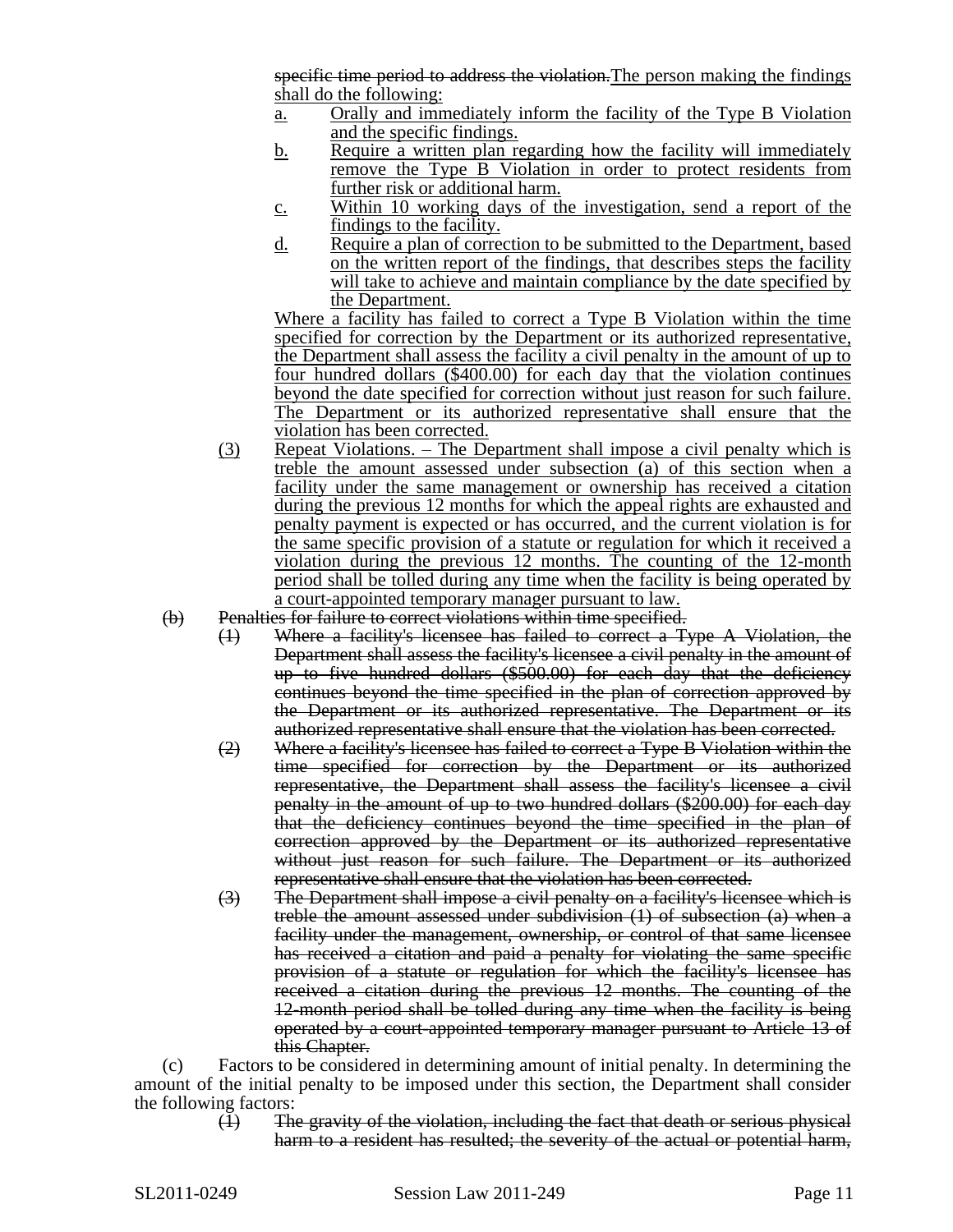and the extent to which the provisions of the applicable statutes or regulations were violated;

- (1a) The gravity of the violation, including the probability that death or serious physical harm to a resident will result; the severity of the potential harm, and the extent to which the provisions of the applicable statutes or regulations were violated;
- (1b) The gravity of the violation, including the probability that death or serious physical harm to a resident may result; the severity of the potential harm, and the extent to which the provisions of the applicable statutes or regulations were violated;
- (2) The reasonable diligence exercised by the licensee to comply with G.S. 131E-256 and G.S. 131E-265 and other applicable State and federal laws and regulations;
- (2a) Efforts by the licensee to correct violations;
- (3) The number and type of previous violations committed by the licensee within the past 36 months;
- (4) The amount of assessment necessary to insure immediate and continued compliance; and
- (5) The number of patients put at risk by the violation.
- (1) There is substantial risk that serious physical harm, abuse, neglect, or exploitation will occur.
- (2) Serious physical harm, abuse, neglect, or exploitation, without substantial risk for resident death, did occur.
- (3) Serious physical harm, abuse, neglect, or exploitation, with substantial risk for resident death, did occur.
- $\frac{(4)}{(5)}$  A resident died.
- (5) A resident died and there is substantial risk to others for serious physical harm, abuse, neglect, or exploitation.
- (6) A resident died and there is substantial risk for further resident death.<br>(7) Reasonable diligence exercised by the licensee to comply
- Reasonable diligence exercised by the licensee to comply with G.S. 131E-256 and G.S. 131E-265 did occur.
- (8) Efforts by the licensee to correct violations.
- (9) The number and type of previous violations committed by the licensee within the past 36 months.
- (10) The number of residents put at risk by the violations.

(c1) The facts found to support the factors in subsection (c) of this section shall be the basis in determining the amount of the penalty. The Secretary shall document the findings in written record and shall make the written record available to all affected parties including:

- (1) The penalty review committee;
- (2) The local department of social services who is responsible for oversight of the facility involved;
- 
- (3) The licensee involved;<br>(4) The residents affected; The residents affected; and
- (5) The family members or guardians of the residents affected.The family member who serves as a responsible party or those who have legal authority on behalf of the affected resident.

(c2) Local county departments of social services and Division of Health Service Regulation personnel shall submit proposed penalty recommendations to the Department within 45 days of the citation of a violation.

(d) The Department shall impose a civil penalty of fifty dollars (\$50.00) per day on any facility's licensee facility which refuses to allow an authorized representative of the Department to inspect the premises and records of the facility.

Any facility's licensee facility wishing to contest a penalty shall be entitled to an administrative hearing as provided in the Administrative Procedure Act, Chapter 150B of the General Statutes. A petition for a contested case shall be filed within 30 days after the Department mails a notice of penalty to a licensee. At least the following specific issues shall be addressed at the administrative hearing:

(1) The reasonableness of the amount of any civil penalty assessed, and